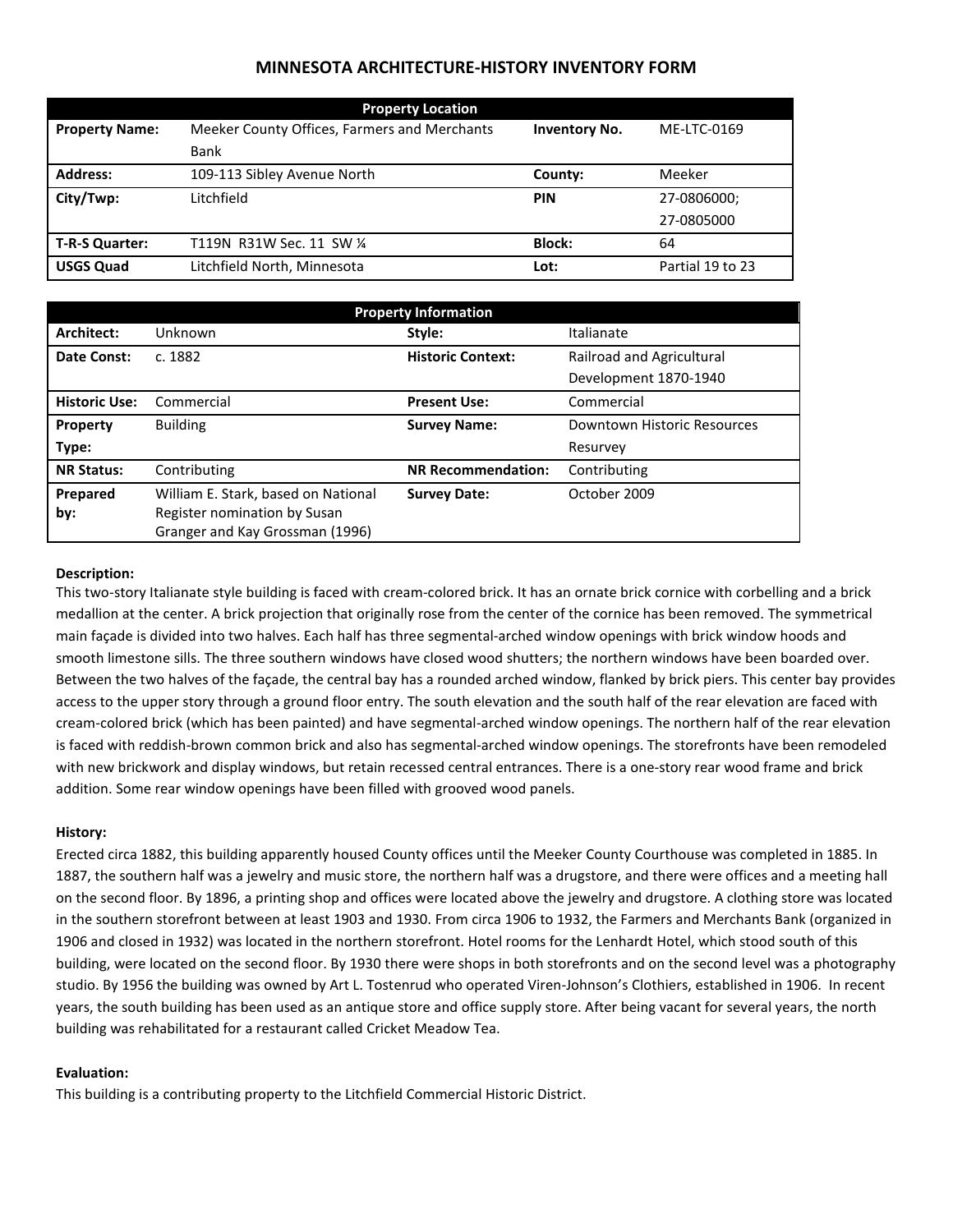## **Integrity: Good**

Alterations to this building include changes to both storefronts, probably in the 1930s, which replaced the series of three, tall, Alterations to this building include changes to both storefronts, probably in the 1930s, which replaced the series of three, tall,<br>arched openings with simple glass and metal framework. The projection on the center parapet Second story windows have either been removed, or simply covered by the panels currently in place. Although these changes compromise the integrity of the building, sufficient features remain intact, including the brickwork cornice, original window openings, and the use of separate storefronts. Second story windows have either been removed, or simply covered by the panels currently in place. Although these changes<br>compromise the integrity of the building, sufficient features remain intact, including the brickwork

## **Condition:**

repointed, which has helped to keep the face in good condition.

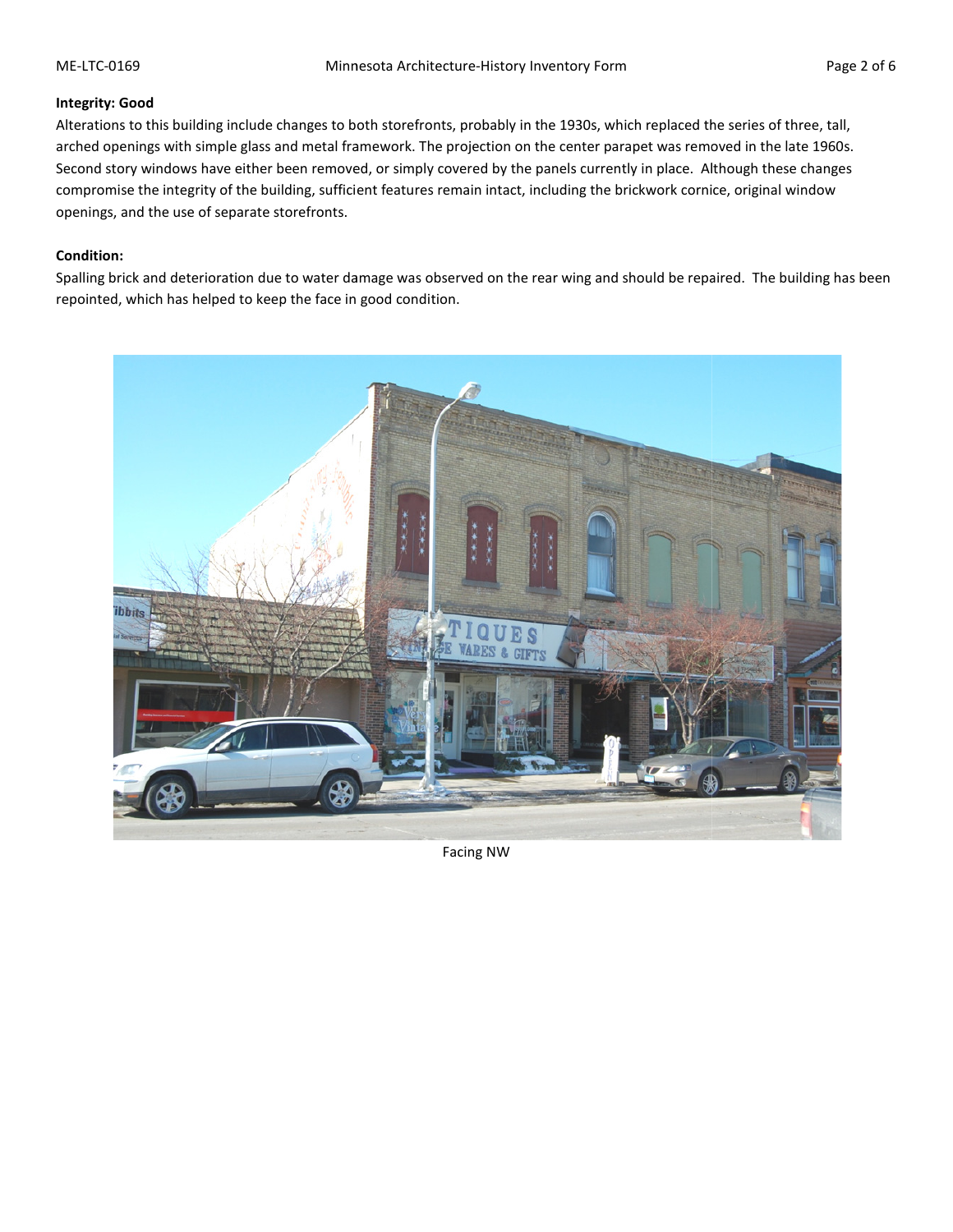

Facing NE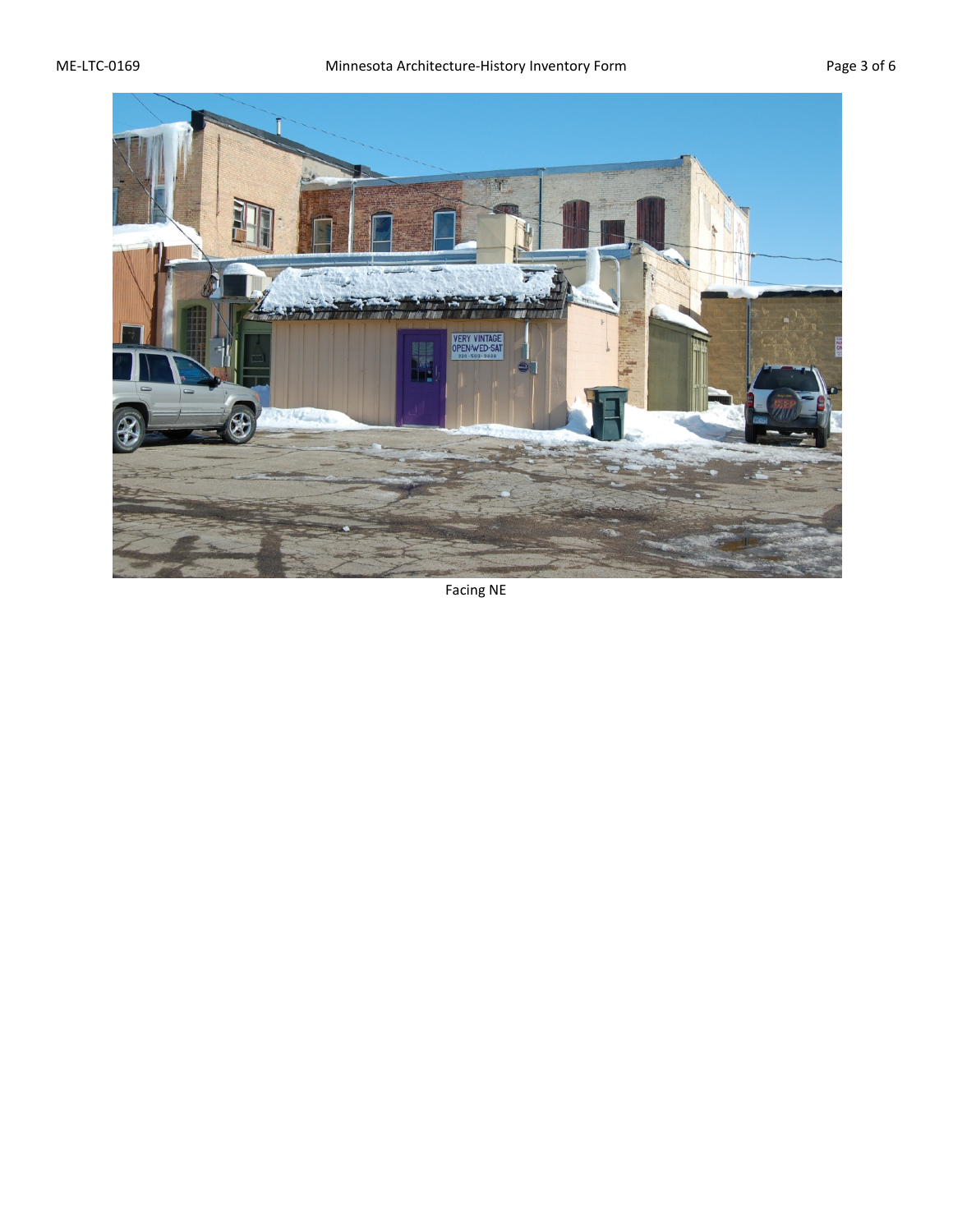

1887 Sanborn Map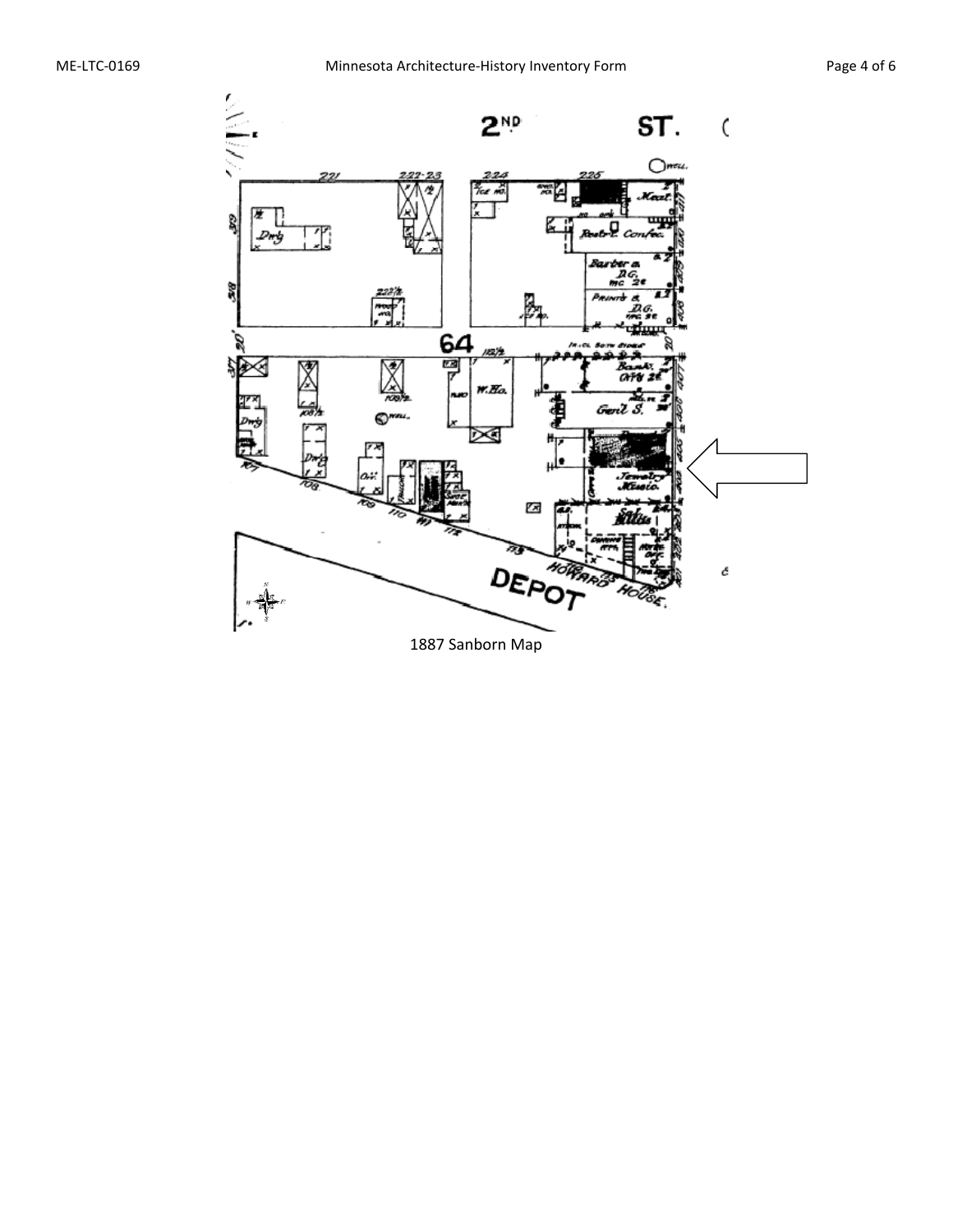